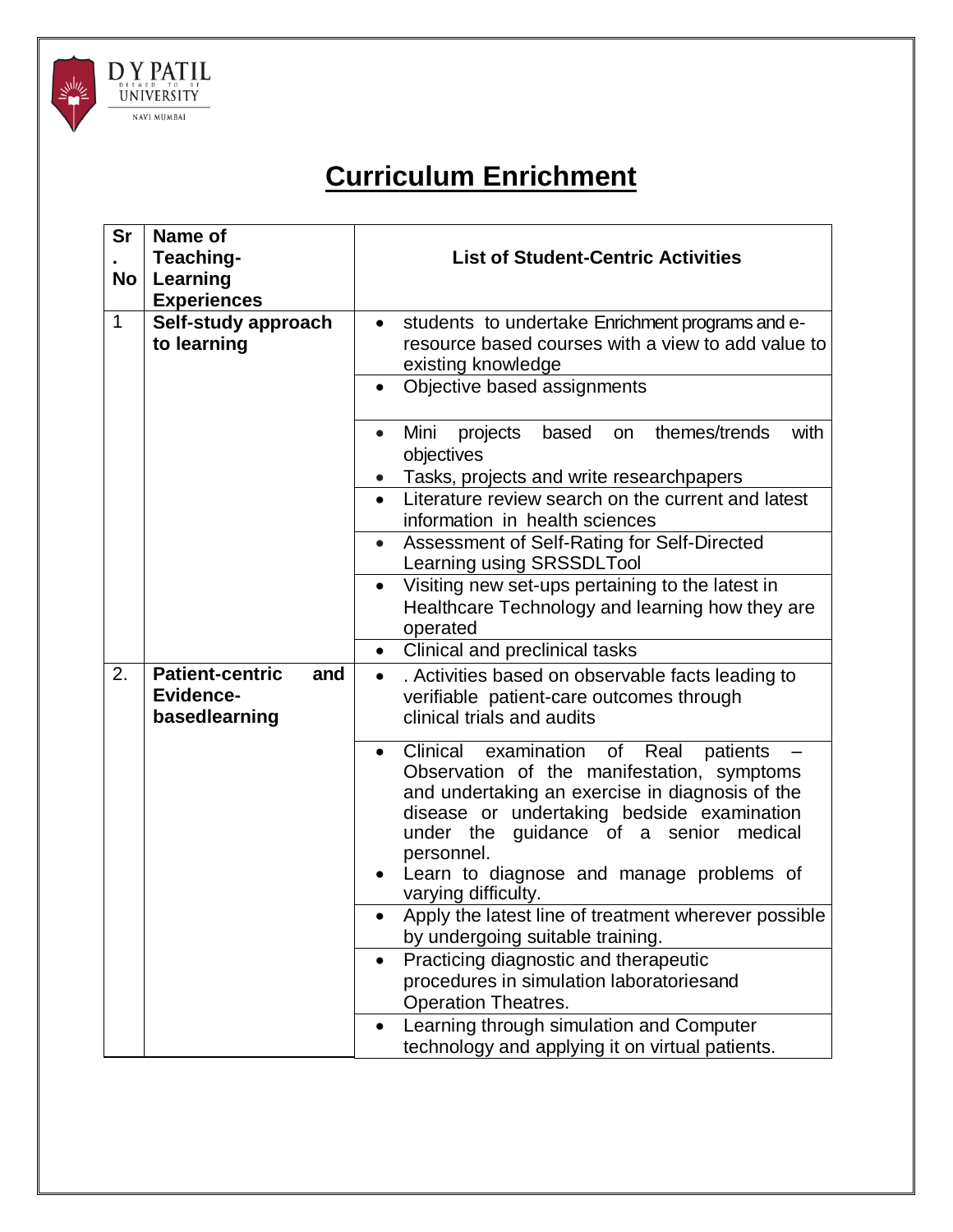

DY PATIL UNIVERSITY

| 3.             | <b>Experiential Learning</b> |           | Procedural skills - In simulated environment                                |
|----------------|------------------------------|-----------|-----------------------------------------------------------------------------|
|                |                              |           | (skills lab) (UGs) and real patients (PGs) - with                           |
|                |                              |           | supervision                                                                 |
|                |                              |           | Developing research aptitude skills and updating                            |
|                |                              |           | knowledge by undertaking research projects.                                 |
|                |                              | $\bullet$ | Conducting Hands on training workshops                                      |
|                |                              |           |                                                                             |
|                |                              | $\bullet$ | Undertaking Clinical case-taking in the OPD<br>orWards                      |
|                |                              | $\bullet$ | Enabling early clinical exposure for Students in<br>the basicsciences       |
|                |                              | $\bullet$ | Undertaking Industrial visits with entry in<br>journals.                    |
|                |                              |           | Undergoing Internships in the core and related<br>sectors.                  |
|                |                              | $\bullet$ | Field trips and visits to the Community at large                            |
|                |                              | $\bullet$ | Providing assisted learning through a teaming up                            |
|                |                              |           | with mentors/peers to enhance real time learning<br>experience              |
|                |                              | $\bullet$ | Creating think tanks of students' groups to                                 |
|                |                              |           | identify problems, find solutions and brain storm.                          |
|                |                              |           | Which is 'Think-Pair-Share'                                                 |
| $\overline{4}$ | <b>The Humanities</b>        | $\bullet$ | Workshops on stress management, counseling                                  |
|                |                              |           | andguidance.                                                                |
|                |                              | $\bullet$ | Courses and activities on gender sensitization<br>and soft skills training. |
|                |                              |           | Courses and workshops on communication and<br>interpersonal skills          |
|                |                              | $\bullet$ | Creating course content related to case studies                             |
|                |                              |           | and other aspects on professional ethics                                    |
|                |                              | $\bullet$ | Curriculum created with inputs on human values                              |
|                |                              |           | Students are exposed to courses and training on<br>personalitydevelopment   |
| 5.             | <b>Role Play</b>             |           | Participation in National Schemes such as                                   |
|                |                              |           | Swachh Bharat Abhiyan, National Rural Health                                |
|                |                              |           | Mission etc. and creating/ performing street                                |
|                |                              |           | pays with these themes                                                      |
|                |                              |           | Participation in days of National and International                         |
|                |                              |           | Importance like International Women's Day,<br>Mother's Day                  |
|                |                              | $\bullet$ | To sensitize students on<br>humanities and                                  |
|                |                              |           | interpersonal relationships by organizing reading                           |
|                |                              |           | sessions with writers, talks by corporate leaders.                          |
|                |                              |           |                                                                             |
|                |                              |           | To encourage students to learn ethical                                      |
|                |                              |           | issues through dialogues and Group                                          |
|                |                              |           | <b>Discussions</b>                                                          |
|                |                              |           | To involve students on social issues and                                    |

problems through performances of roles in skits/dramas while undertaking community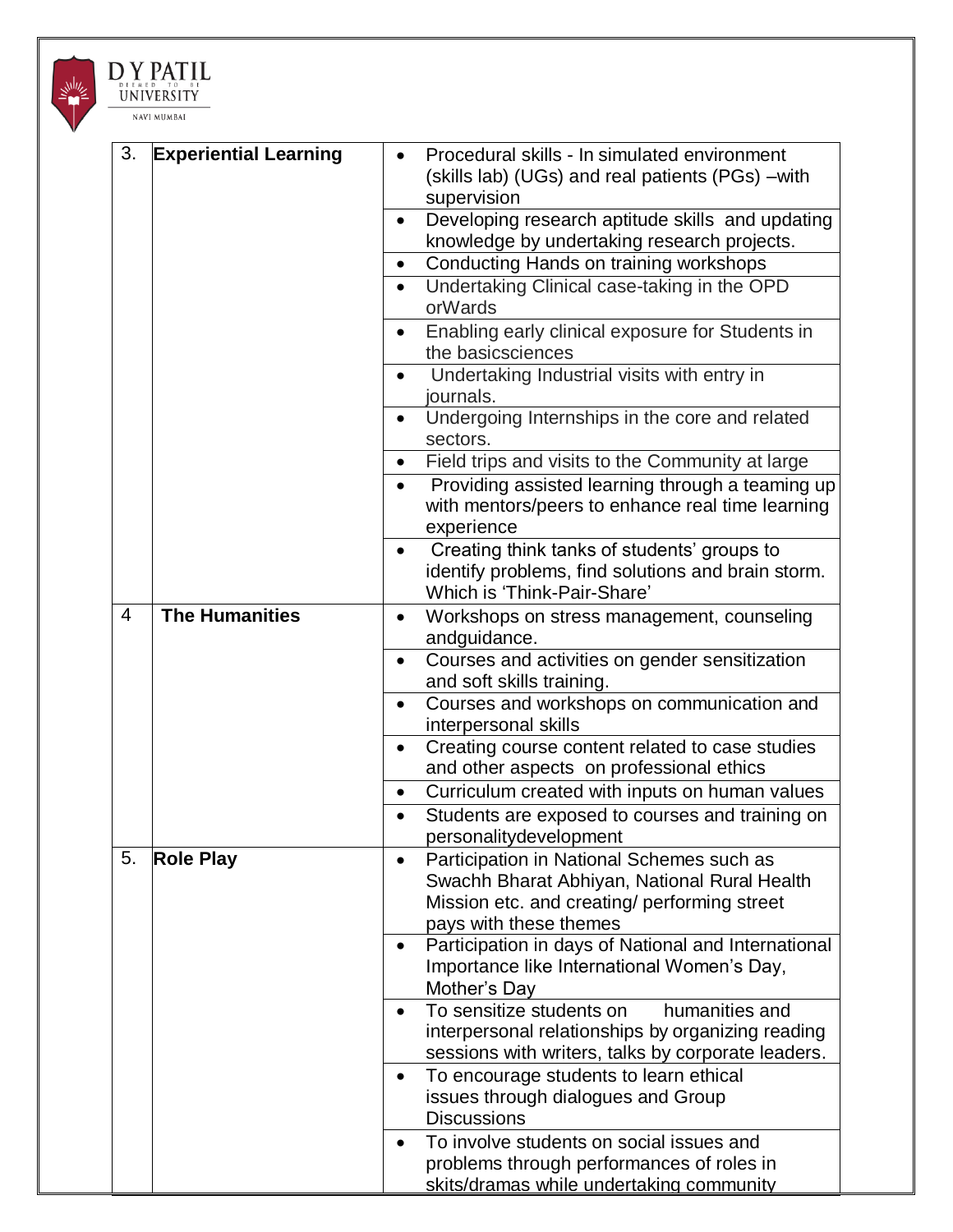

## DY PATIL UNIVERSITY NAVI MUMBAI

|    |                                           | services                                                                                                                                                                                                                                                        |
|----|-------------------------------------------|-----------------------------------------------------------------------------------------------------------------------------------------------------------------------------------------------------------------------------------------------------------------|
|    |                                           | To organize workshops on communication<br>skills and understand how to interact with<br>patients through role play                                                                                                                                              |
|    |                                           | Enacting from well known plays and drama<br>$\bullet$<br>and films based on gender sensitization and<br>holding a Panel Discussion on this.                                                                                                                     |
| 6. | <b>Project-based learning</b>             | The curriculum provides for research based<br>$\bullet$<br>Projects for dissertations                                                                                                                                                                           |
|    |                                           | The curriculum promotes<br>summer<br>$\bullet$<br>training/industrial<br>training/internships and exposure to real time<br>application of knowledge of concepts.                                                                                                |
|    |                                           | Several ICMR-STS, DPU-STS projects are<br>$\bullet$<br>incorporated in the course for UG and PG<br>students to inculcate analytical and innovative<br>skills.                                                                                                   |
|    |                                           | Conducting of workshops for research paper<br>$\bullet$<br>writing/research methodology to promote projects<br>that can blossom into full fledged start-<br>ups/medical units/Health Care Labs.                                                                 |
| 7. | <b>Problem-solving</b><br>methodologies   | To record and chronicle facts and observations<br>and hold forth discussions in Journal clubs                                                                                                                                                                   |
|    |                                           | Conducting of Workshops to impart training and<br>$\bullet$<br>for problem solving in the emerging areas in<br>research                                                                                                                                         |
|    |                                           | Allotment of research problems including<br>$\bullet$<br>clinical and non-clinical/clinicalcases                                                                                                                                                                |
|    |                                           | Developing Case Scenarios including video<br>$\bullet$<br>clips, case scenarios, X-ray and diagnostics<br>tests                                                                                                                                                 |
|    |                                           | Providing enrichment with value added courses                                                                                                                                                                                                                   |
|    |                                           | <b>Conducting Problem based tutorials</b>                                                                                                                                                                                                                       |
| 8  | Integrated/Interdisciplinar<br>y Learning | There are provisions for Choice Based Credit<br>System and Elective Courses from different<br>domains                                                                                                                                                           |
|    |                                           | Interdisciplinary courses are part of the<br>$\bullet$<br>curriculum to assist in problem solving through<br>correlation.                                                                                                                                       |
|    |                                           | Integration of horizontal teaching learning e.g.<br>1st Year such as preclinical year in medicine<br>or dentistry plan the teaching-learning in an<br>integrated manner or similarly para-clinical<br>courses are taught in an integrated manner in<br>2ndyear. |